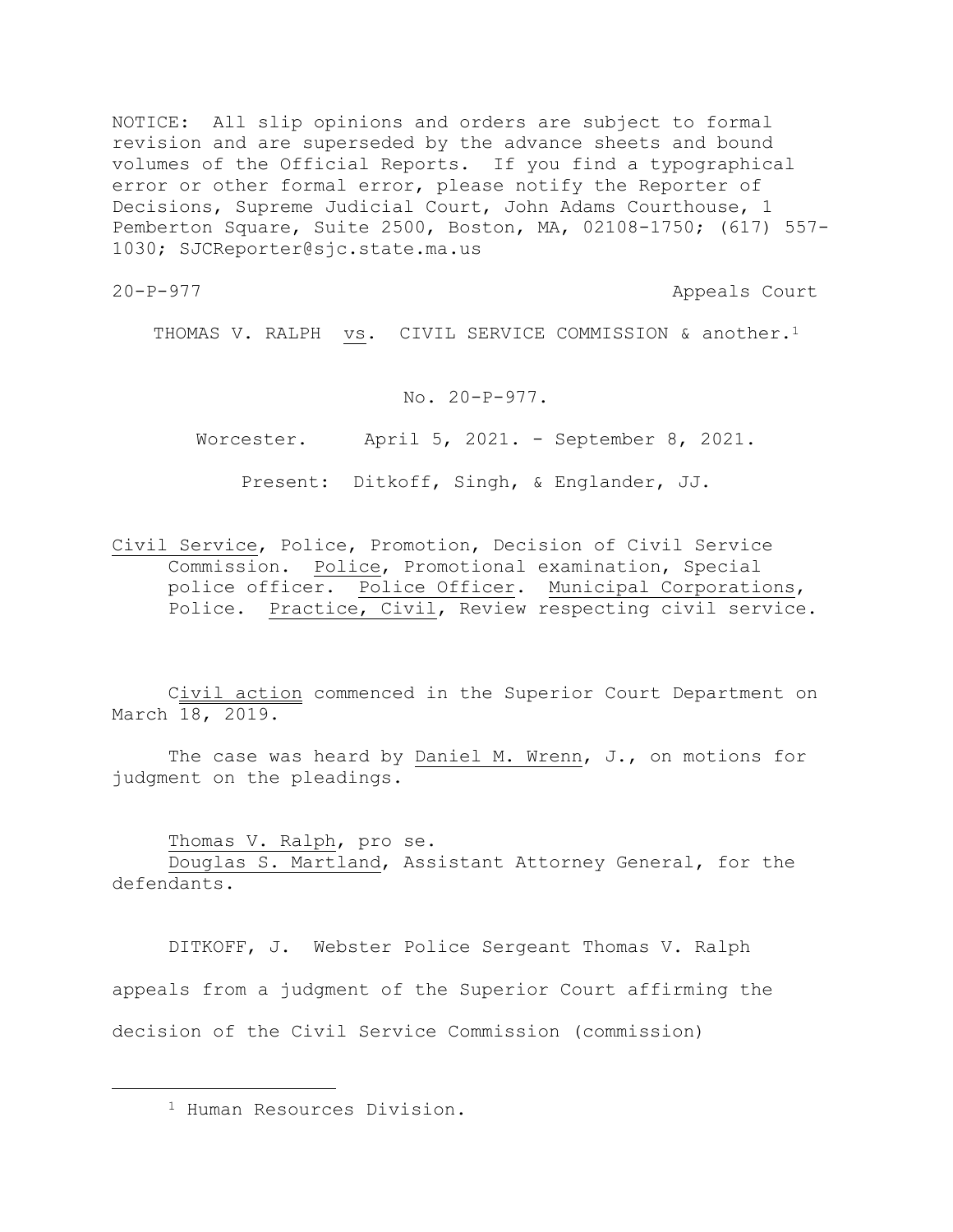disallowing Sergeant Ralph additional points on a promotional examination for twenty-five years of service under G. L. c. 31, § 59, and additional points for previous experience in the position sought under G. L. c. 31, § 22. The commission concluded that Sergeant Ralph's prior experience as an auxiliary police officer and as a special police officer did not qualify for either preference. Agreeing with this interpretation of the two statutes, we affirm.

1. Background. a. Sergeant Ralph's background and experience. From November 1988 to June 1996, Ralph served as an auxiliary officer for the Dedham auxiliary police, working an average of sixteen to twenty hours per week. In this position, his duties included "assisting the Regular Police Officers with traffic and crowd control at town events . . . . He also performed traffic duties at various church gatherings, and conducted weekend patrol duties of town buildings and property, when requested by the Regular Police." He was authorized to perform paid details when requested. From January 1994 to July 1995, he served as an acting lieutenant in the Dedham auxiliary police. In this role, he supervised and trained other auxiliary police officers, "performed traffic and crowd control at public events and church gatherings," and "conducted weekend patrols of town buildings and property."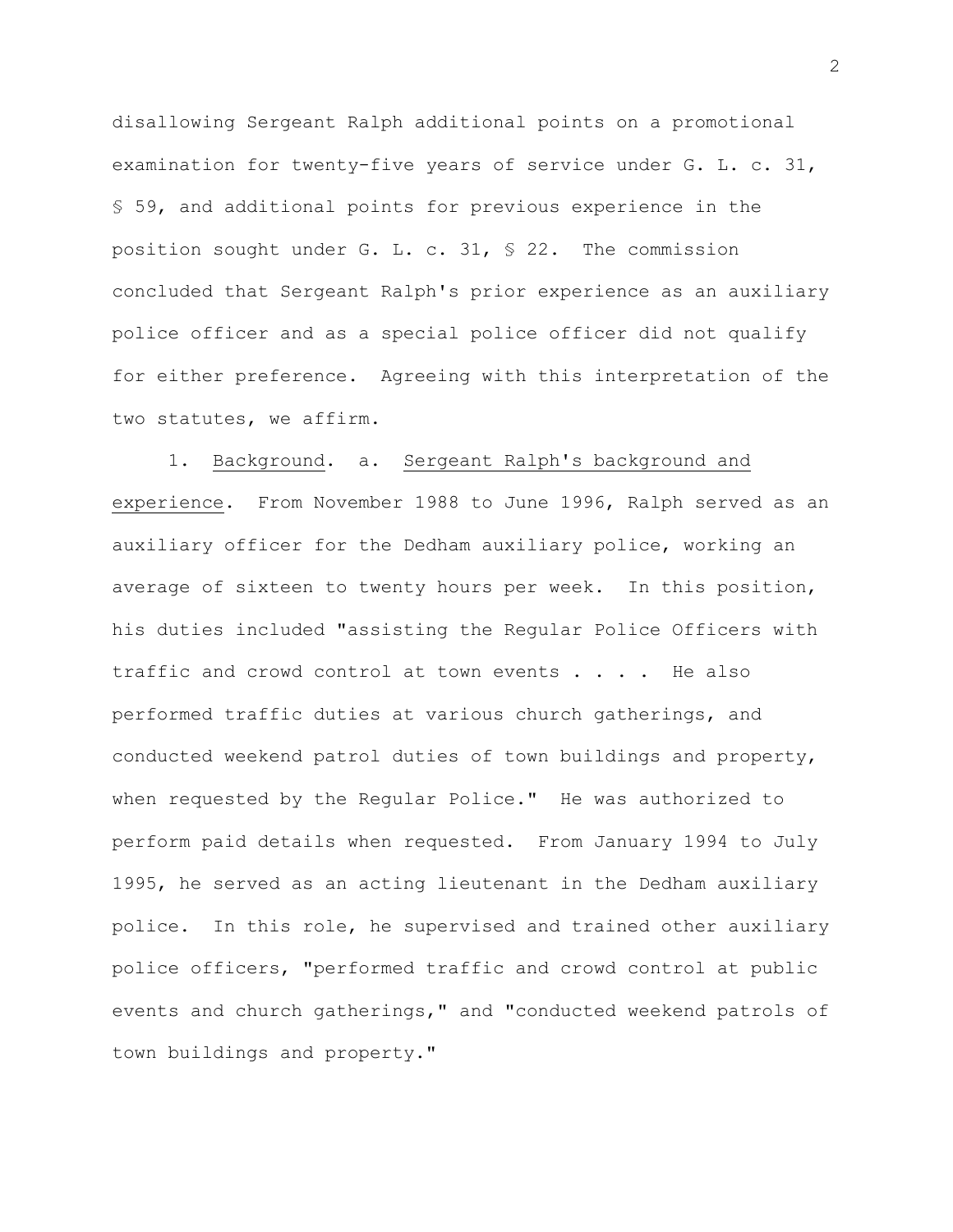Concurrent with his service as a Dedham auxiliary police officer, Ralph served in several other law enforcement roles. From May 1989 through February 1992, he served as a part-time police officer in the Suffolk University police department, working sixteen or more hours per week. From July 1990 through June 1996, Ralph worked as an auxiliary police officer and a special police officer for the Medfield police department, working eight hours per week.<sup>2</sup> From March 1992 through March 1993, he served as a full-time campus police officer at the University of Massachusetts in Lowell. From September 1994 through March 1996, he served as a full-time police officer for Suffolk University.<sup>3</sup>

On December 12, 1995, Ralph became a permanent intermittent police officer for the Webster police department, working sixteen shifts in that capacity. On March 30, 1996, he became a full-time police officer in Webster. In August 1999, he was promoted to sergeant and retained that position at the time of his appeal of the commission's decision.

b. The promotional examinations. For municipalities that have adopted the civil service regime, promotions are guided by

<sup>2</sup> There is no information in the record detailing what his duties were in this position.

<sup>3</sup> As with his position as a special and auxiliary police officer in Medfield, there is no information in the record detailing his duties as a university police officer.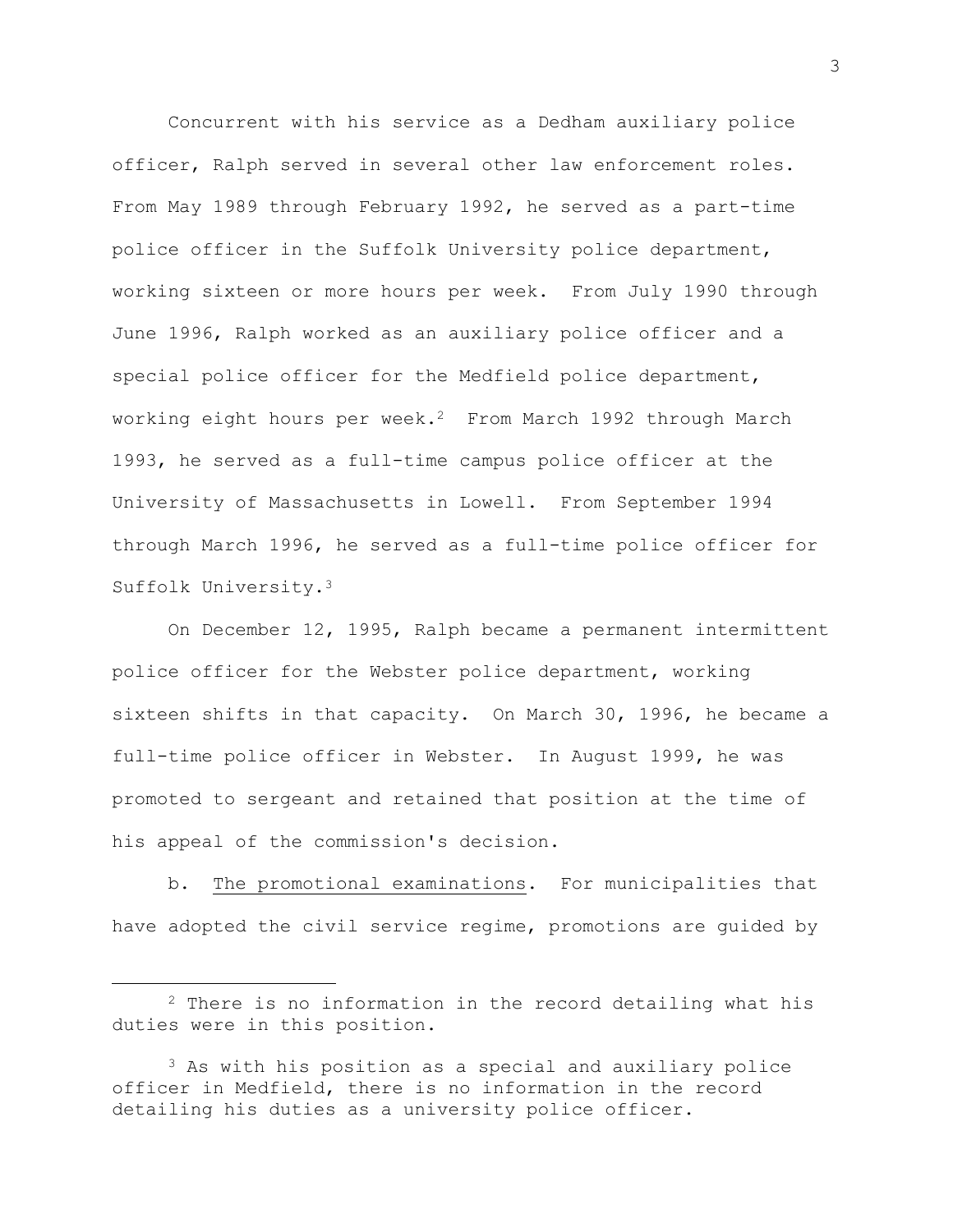civil service promotional examinations. Sergeant Ralph participated in four such civil service promotional examinations. In March 2017, he took the examination for Dracut police chief. In February and March 2017, he took the examination for Oxford police chief. In September 2017, he took the examination for Webster police lieutenant. In September 2018, he took the examination for Webster police chief.

c. The promotional preferences. There are various adjustments available to an examination score based on an applicant's experience or other circumstances. Sergeant Ralph claimed two different experience credits. The first was a twenty-five year promotional preference set out in G. L. c. 31, § 59. General Laws c. 31, § 59, provides, "Notwithstanding the provisions of any law or rule to the contrary, a member of a regular police force . . . who has served as such for twentyfive years and who passes an examination for promotional appointment in such force shall have preference in promotion equal to that provided to veterans under the civil service rules." Because he had not worked for the Webster police department for twenty-five years at the time of the examinations,<sup>4</sup> Sergeant Ralph proposed including his service as

<sup>4</sup> It is evident that Sergeant Ralph now has twenty-five years of service as a full-time officer with that department. No party argues that this matter is moot, and it has not been demonstrated to us that it is impossible for adjustments to the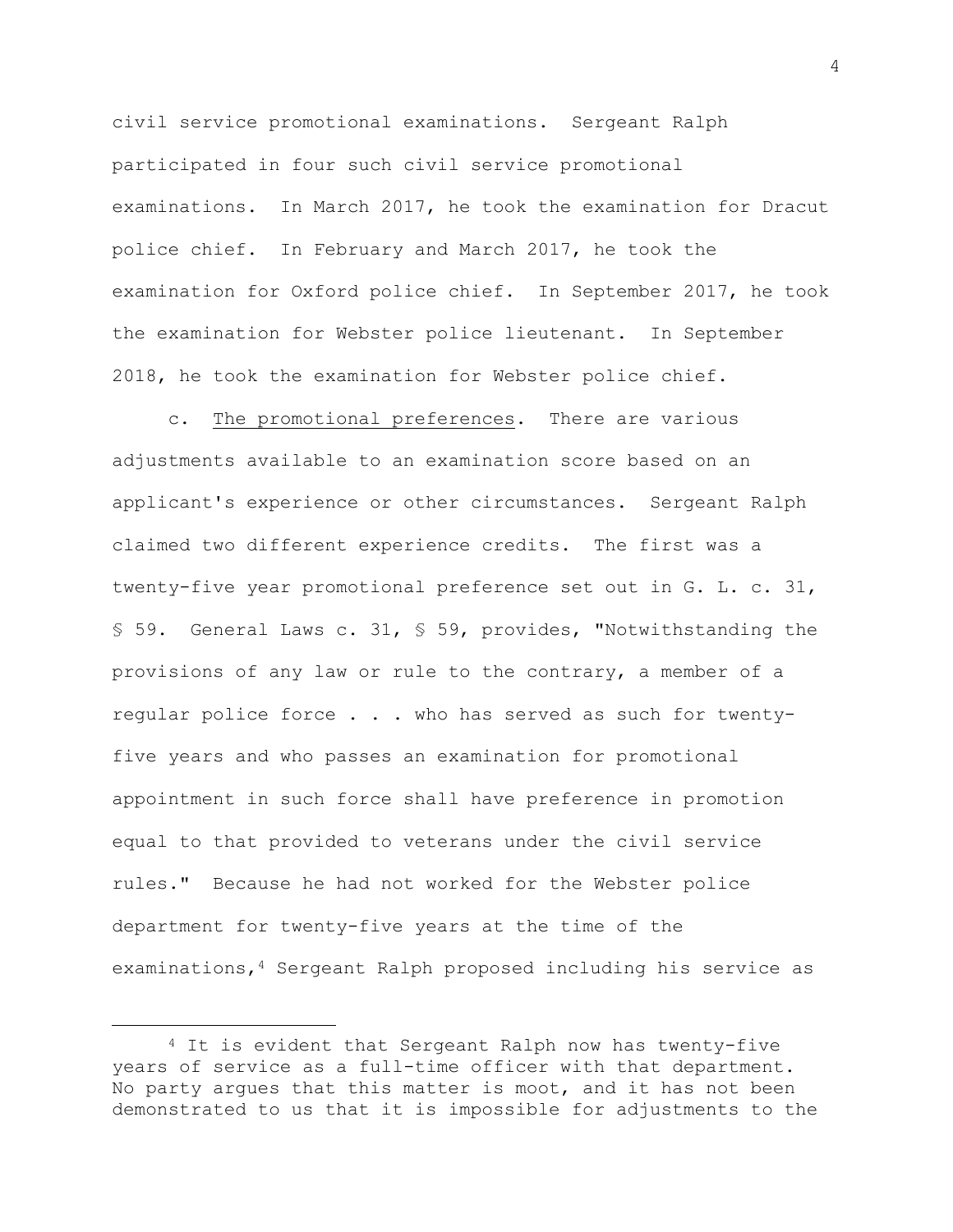an auxiliary police officer for Dedham, as an auxiliary and special police officer for Medfield, and as a full-time police officer at the University of Massachusetts in Lowell to put him over the twenty-five year threshold.

The second preference that Sergeant Ralph requested was pursuant to G. L. c. 31, § 22, for his time spent serving as an acting lieutenant of the Dedham auxiliary police from January 1994 to July 1995. This request applied only to the promotional examination for the position of Webster police lieutenant. General Laws c. 31, § 22, provides, "In any competitive examination, an applicant shall be given credit for employment or experience in the position for which the examination is held."

d. Procedural history. The Human Resources Division (division) denied Sergeant Ralph both promotional preferences. The division stated that "[o]nly municipal Police Officer and higher ranks count toward the" twenty-five year preference, and

2017 and 2018 examination results to be relevant to some future hiring decision. See Doe v. Superintendent of Schs. of Worcester, 421 Mass. 117, 123 (1995) (controversy not moot where, inter alia, defendants failed to show plaintiff had been adequately compensated). Cf. Styller v. Zoning Bd. of Appeals of Lynnfield, 487 Mass. 588, 595 (2021), quoting Rosado v. Wyman, 397 U.S. 397, 403 (1970) ("Unlike standing, 'mootness [is] a factor affecting [the court's] discretion, not its power,' to decide a case").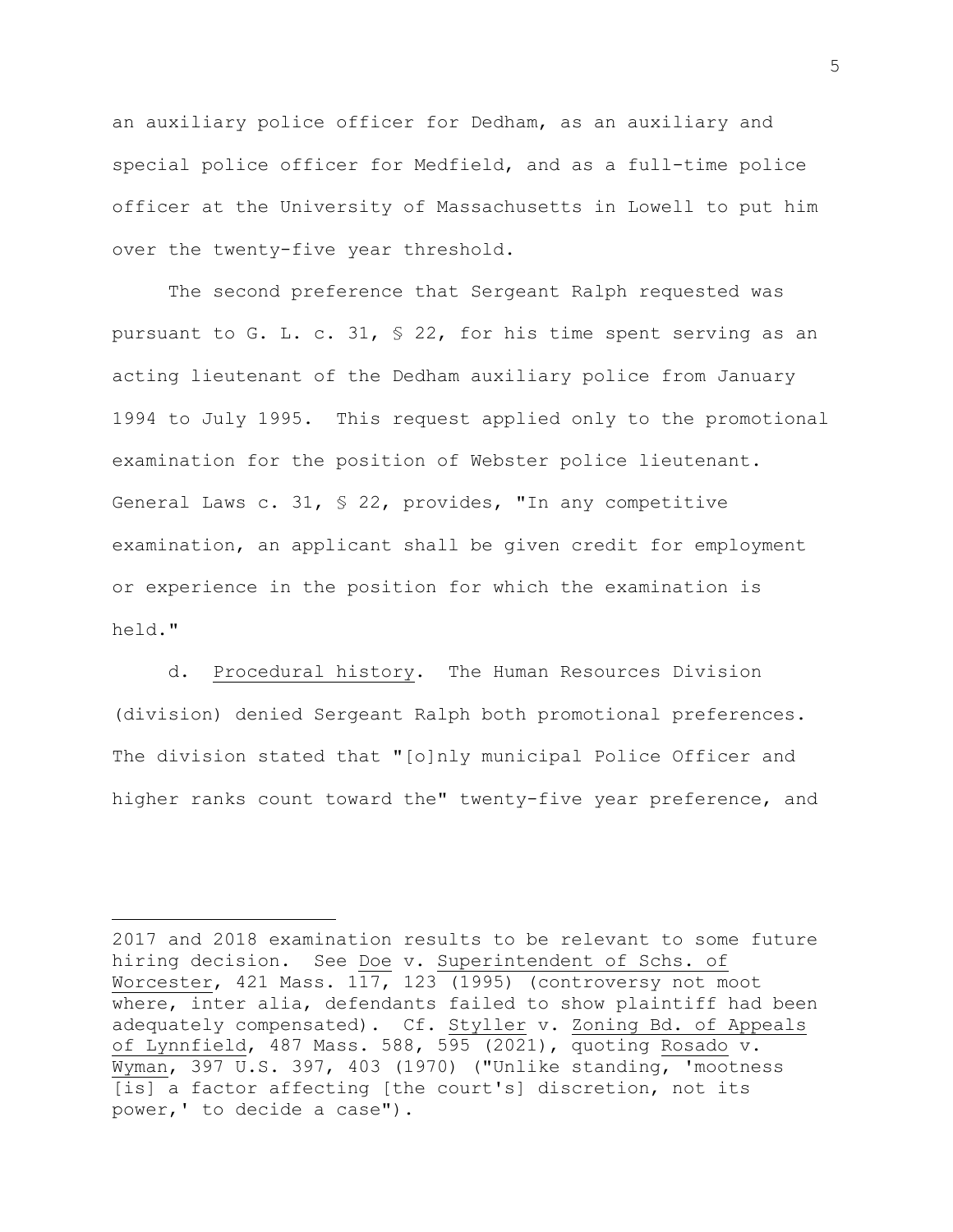that neither auxiliary experience nor experience as a university police officer counted.

Sergeant Ralph appealed the division's decision to the commission, and the commission granted the division's motion to dismiss the appeal. The commission agreed with the division's reasoning that G. L. c. 31, § 59, applied only to "'regular' officers who have accrued 25 years of service as 'regular' officers," which did not include auxiliary, special, or university police officers. The commission recognized that the division had previously allowed credit under G. L. c. 31, § 22, for service as an auxiliary officer, but concluded that Sergeant Ralph's duties supervising auxiliary police officers on crowd control and weekend patrols were not comparable to the role of a regular police lieutenant.

Sergeant Ralph sought judicial review of the commission's decision in the Superior Court pursuant to G. L. c. 31, § 44, and a Superior Court judge allowed the commission's cross motion for judgment on the pleadings, denying Sergeant Ralph's motion for judgment on the pleadings. This appeal followed.

2. Standard of review. "Like the Superior Court, we review the commission's decision under G. L. c. 31, § 44." Boston Police Dep't v. Civil Serv. Comm'n, 483 Mass. 461, 469 (2019). "We may set aside the commission's decision only if '"the substantial rights of any party may have been prejudiced"

6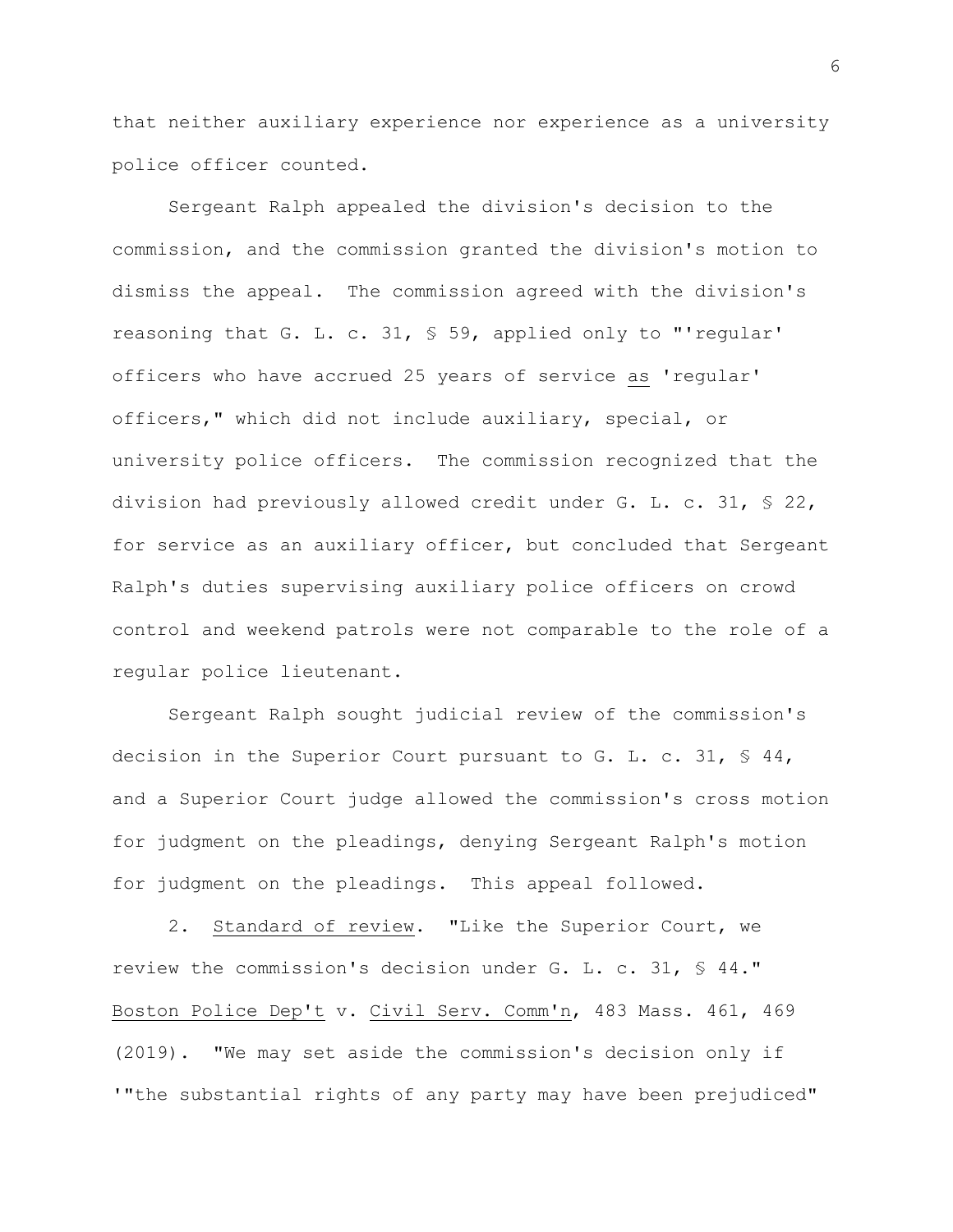[because the commission decision] is based on an error of law, unsupported by substantial evidence, or otherwise not in accordance with the law.'" Spencer v. Civil Serv. Comm'n, 479 Mass. 210, 215 (2018), quoting Police Dep't of Boston v. Kavaleski, 463 Mass. 680, 689 (2012) (Kavaleski). The appellant "bears a heavy burden because 'we give "due weight to the experience, technical competence, and specialized knowledge of the commission."'" Spencer, supra, quoting Kavaleski, supra.

Here, the commission allowed the division's motion to dismiss the appeal. A dismissal by an agency after the petitioner's presentation is not akin to a dismissal of a civil complaint pursuant to Mass. R. Civ. P. 12 (b) (6), 365 Mass. 754 (1974). See Spencer, 479 Mass. at 215 n.5 ("Motions to dismiss before the commission differ somewhat from such motions under Massachusetts Rules of Civil Procedure"). Rather, 801 Code Mass. Regs. § 1.01(7)(g)(1) (1998) states, "Upon completion by the Petitioner of the presentation of his evidence, the Respondent may move to dismiss on the ground that upon the evidence, or the law, or both, the Petitioner has not established his case. The Presiding Officer may act upon the dismissal motion when presented, or during a stay or continuance of proceedings, or may wait until the close of all the evidence." This dismissal procedure allows the commission to relieve the division of the burden of presenting an affirmative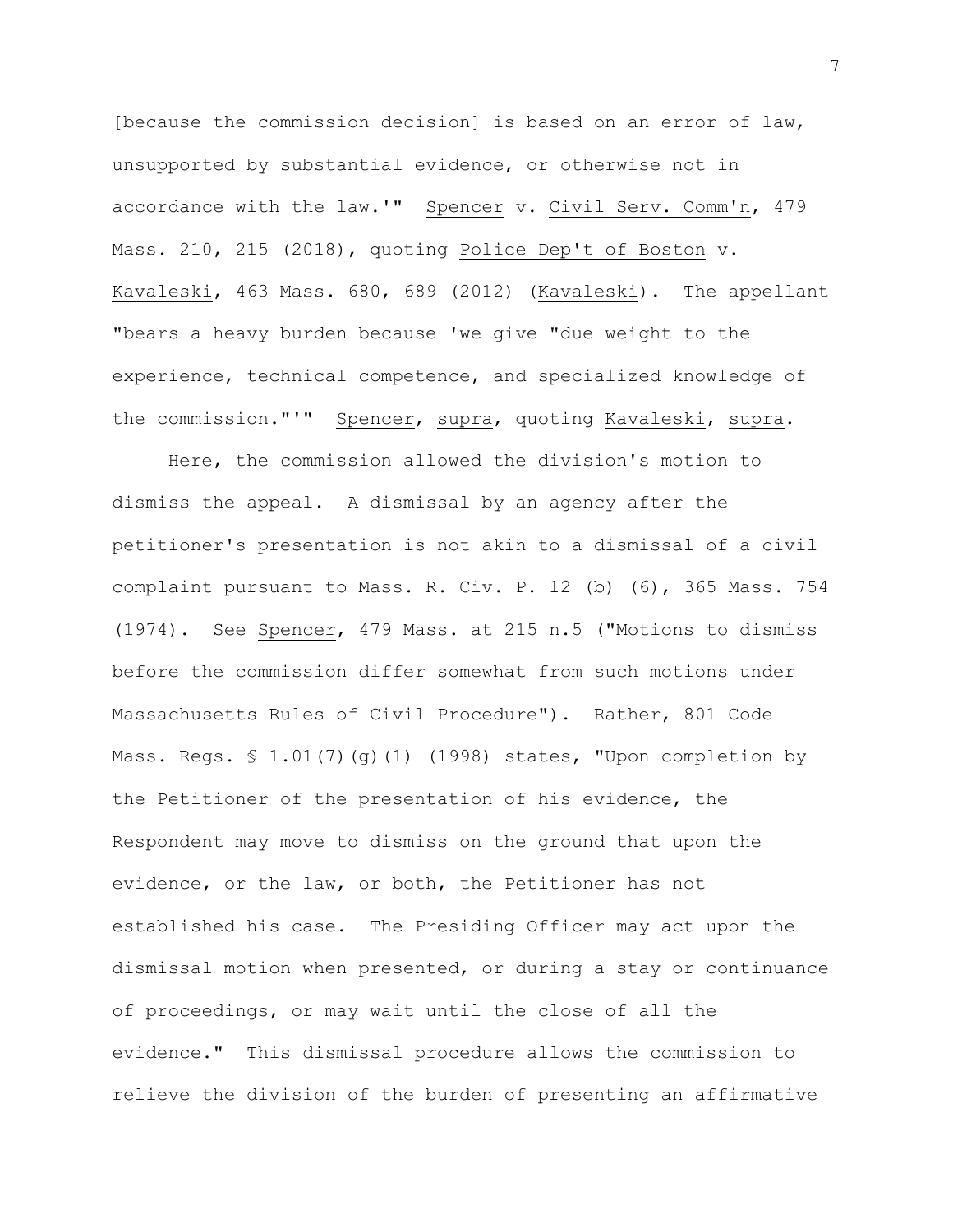case when, at the close of the petitioner's case, the commission determines that the petitioner has not met his burden. It is akin to the procedure set forth in the second and third sentences of Mass. R. Civ. P. 41 (b) (2), 365 Mass. 803 (1974) ("After the plaintiff, in an action tried by the court without a jury, has completed the presentation of his evidence, the defendant, without waiving his right to offer evidence in the event the motion is not granted, may move for a dismissal on the ground that upon the facts and the law the plaintiff has shown no right to relief. The court as trier of the facts may then determine them and render judgment against the plaintiff or may decline to render any judgment until the close of all the evidence"). See Mattoon v. Pittsfield, 56 Mass. App. Ct. 124, 139 (2002).

Although the division styled its motion as a motion to dismiss under 801 Code Mass. Regs. § 1.01(7)(g)(1), it briefed the matter as a motion for a summary decision under 801 Code Mass. Regs. § 1.01(7)(h) (1998). Under that provision, "[w]hen a party is of the opinion there is no genuine issue of fact relating to all or part of a claim or defense and he is entitled to prevail as a matter of law, the Party may move, with or without supporting affidavits, for summary decision on the claim or defense." 801 Code Mass. Regs. § 1.01(7)(h). A summary decision, therefore, is appropriate whenever "there was no issue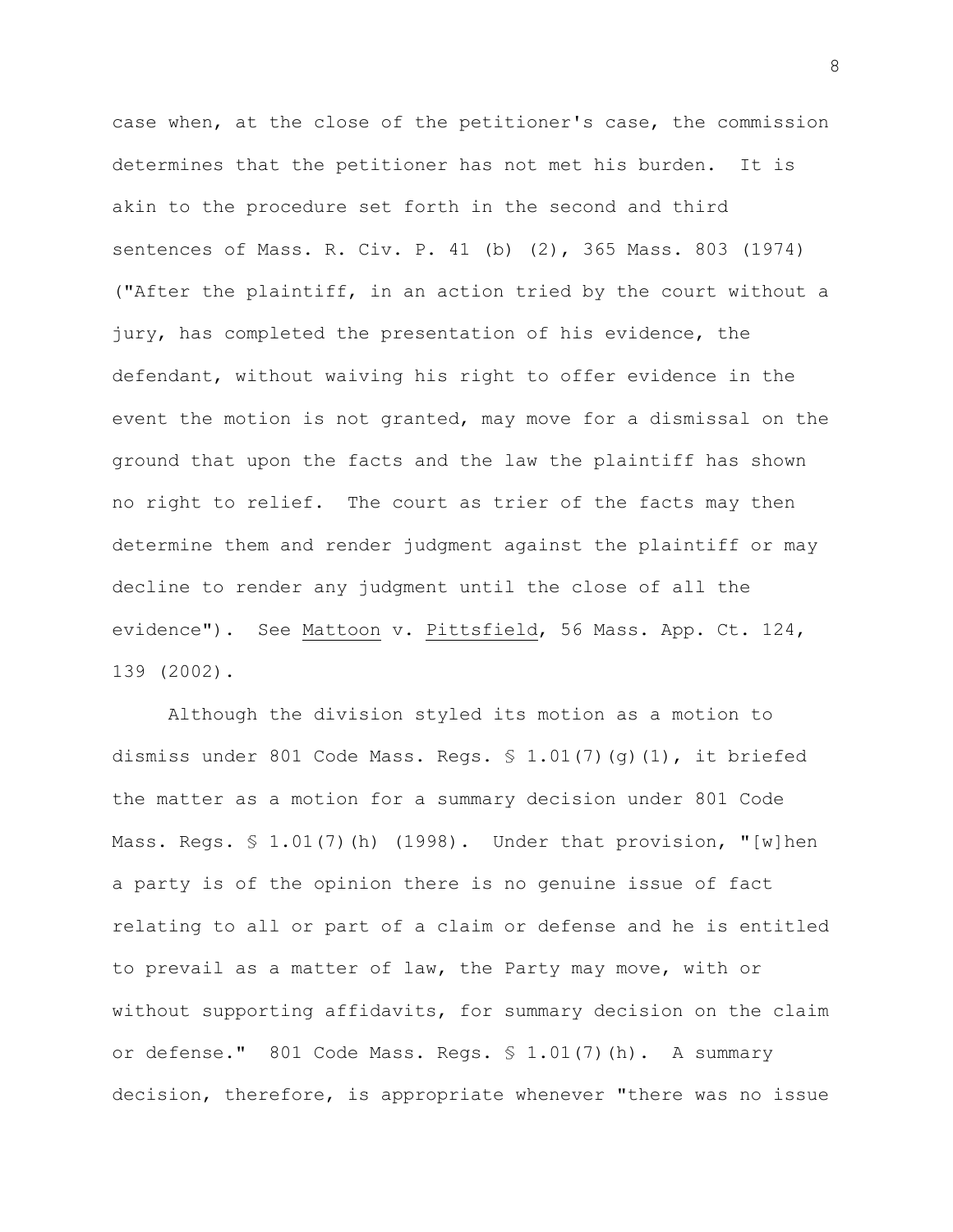of material fact for which a hearing was required." Kobrin v. Board of Registration in Med., 444 Mass. 837, 848 (2005). It is unsettled how much deference we owe to an agency's summary decision or determination that no genuine issue of fact exists. See Thomann v. Board of Registration of Real Estate Brokers & Salesmen, 481 Mass. 1006, 1009 (2018). In any event, the questions here are controlled by a proper understanding of the statutes involved, regardless of the standard of review.

3. General Laws c. 31, § 59. a. Statutory interpretation. General Laws c. 31, § 59, provides, "Notwithstanding the provisions of any law or rule to the contrary, a member of a regular police force . . . who has served as such for twenty-five years and who passes an examination for promotional appointment in such force shall have preference in promotion equal to that provided to veterans under the civil service rules." "Our primary duty in interpreting a statute is 'to effectuate the intent of the Legislature in enacting it.'" Spencer, 479 Mass. at 216, quoting Campatelli v. Chief Justice of the Trial Court, 468 Mass. 455, 464 (2014). "Ordinarily, where the language of a statute is plain and unambiguous, it is conclusive as to legislative intent." Abuzahra v. Cambridge, 486 Mass. 818, 822 (2021), quoting Ryan v. Mary Ann Morse Healthcare Corp., 483 Mass. 612, 620 (2019). "[W]here the statutory language is ambiguous or unclear, 'we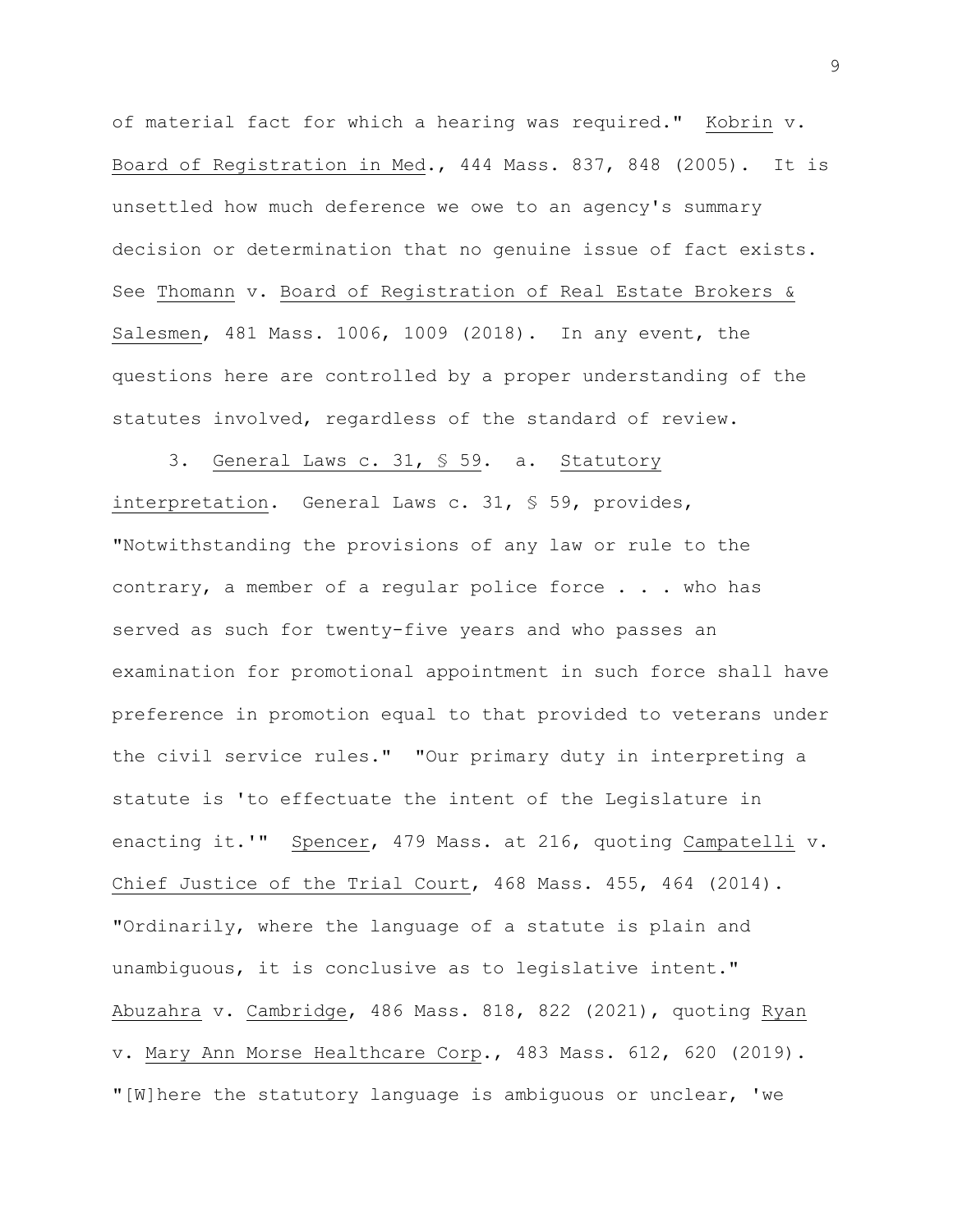consider the cause of its enactment, the mischief or imperfection to be remedied and the main object to be accomplished, [such that] the purpose of its framers may be effectuated.'" Abuzahra, supra, quoting Spencer, supra at 217.

"When reviewing the commission's interpretation of the civil service law that it is charged with enforcing, 'we must apply all rational presumptions in favor of the validity of the administrative action and not declare it void unless its provisions cannot by any reasonable construction be interpreted in harmony with the legislative mandate.'" Worcester v. Civil Serv. Comm'n, 87 Mass. App. Ct. 120, 122 (2015), quoting Falmouth v. Civil Serv. Comm'n, 447 Mass. 814, 821-822 (2006). Nonetheless, "[a]n incorrect interpretation of a statute . . . is not entitled to deference." Spencer, 479 Mass. at 216, quoting Kszepka's Case, 408 Mass. 843, 847 (1990).

Although, prior to his appointment as permanent police officer in Webster, Sergeant Ralph was not a regular police officer, he was an employee of a regular police force, both as an auxiliary police officer and as a special police officer. Thus, Sergeant Ralph reasons, he was a "member" of a "regular police force," by being an employee of a police department. Essentially, Sergeant Ralph proposes to read the word "member" in isolation from the phrase "regular police force." This interpretation raises the obvious problem that it would count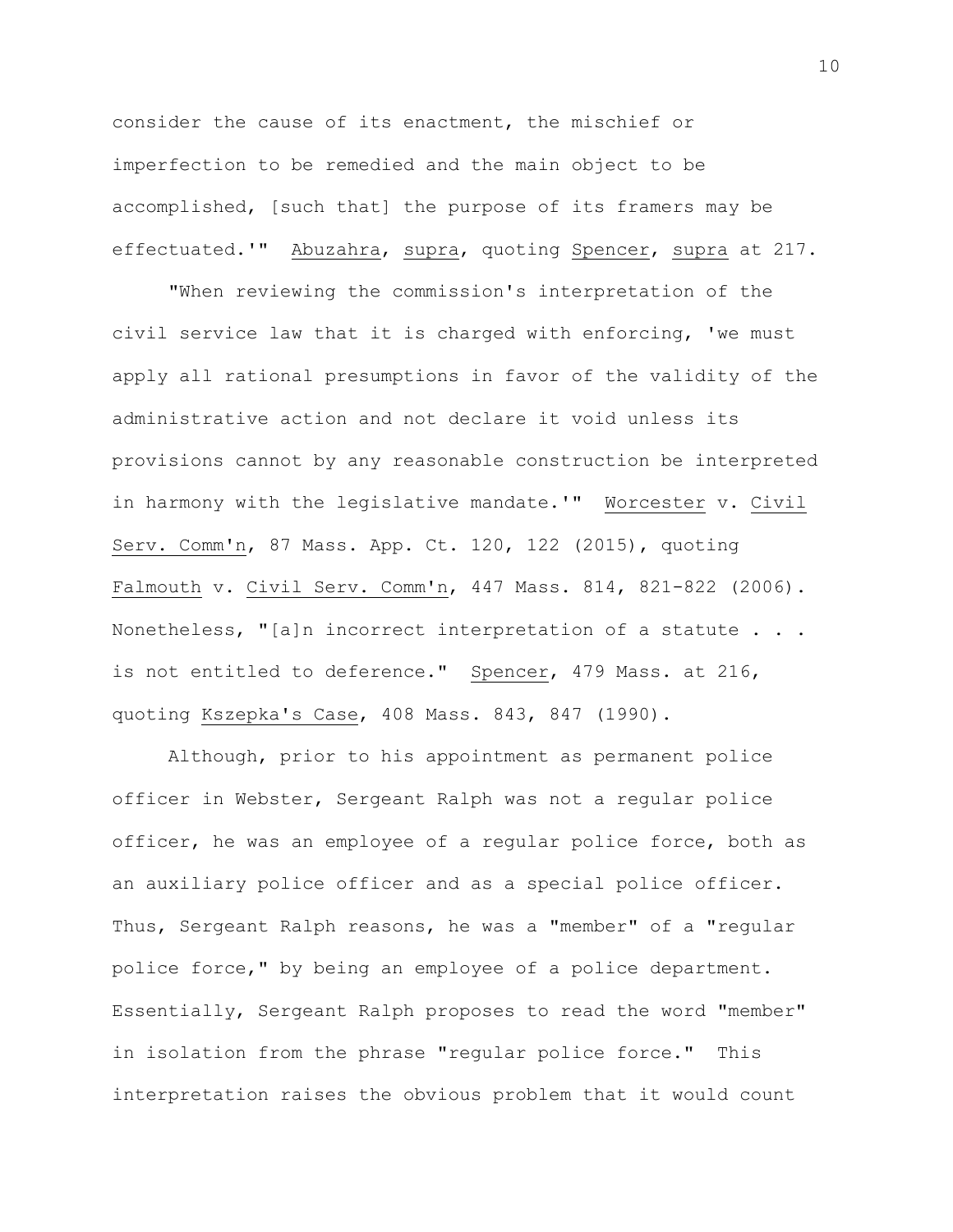service as a civilian employee of a police department, but Sergeant Ralph proposes to handle this difficulty by construing the word "member" to mean "sworn officer."

These mental gymnastics become unnecessary, however, if we consider the phrase "member of a regular police force" as a whole, rather than consider the individual words in isolation. See Plymouth Retirement Bd. v. Contributory Retirement Appeal Bd., 483 Mass. 600, 605 (2019) ("Even clear statutory language is not read in isolation"). Furthermore, this construction is required by the rest of the statute. See GGNSC Admin. Servs., LLC v. Schrader, 484 Mass. 181, 187 (2020) ("We consider the plain language of the section at issue by analyzing the statute as a whole"). The same statute refers to "members of the reserve or intermittent police or fire force" and to "members of the call fire force." G. L. c. 31, § 59, third par. Under Sergeant Ralph's interpretation, these phrases are essentially meaningless where reserve, intermittent, or call officers are employed by the police department or fire department. If, however, we read these phrases as a whole, it is easy to discern that the Legislature considered "member of a regular police force" as referring to a person's status as a regular police officer, rather than, for example, a reserve, intermittent, or call officer. See Lawrence v. Civil Serv. Comm'n, 66 Mass. App. Ct. 309, 313 (2006) ("In the first sentence of the third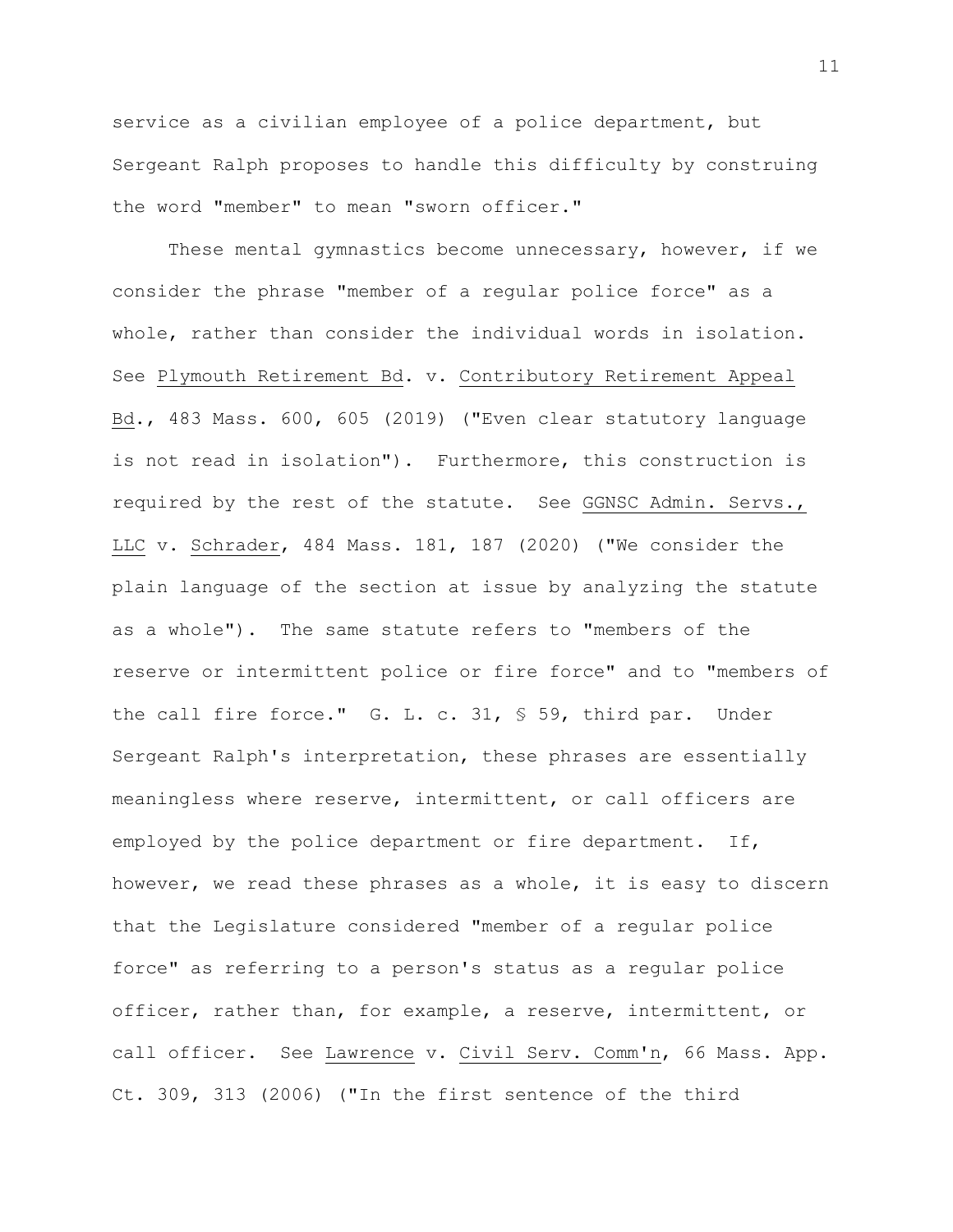paragraph of  $\S$  59  $\ldots$ , the Legislature has provided a means by which police officers who are not on the regular force, but are instead on either the reserve or intermittent police forces, may be included on the list" [emphasis added]). Accord Cobble Hill Ctr. LLC v. Somerville Redev. Auth., 487 Mass. 249, 255 (2021), quoting Plymouth Retirement Bd., supra (court reads "the statutory scheme as a whole, so as to produce an internal consistency within the statute").5 Accordingly, the proper question is whether Sergeant Ralph's prior service was regular police officer service or more akin to a reserve, intermittent, or call officer.

b. Auxiliary police officer. With this understanding, it is evident that Sergeant Ralph's long service as an auxiliary police officer was not service as a member of a regular police force. The Massachusetts Civil Defense Act of 1950 (act) provided for the establishment of an auxiliary police force. See St. 1950, c. 639, § 11 (a) ("The mayor and city council in cities and the selectmen in towns . . . may appoint, train and equip volunteer, unpaid auxiliary firemen and auxiliary police

<sup>5</sup> This construction also has the advantage of being consistent with the use of the phrase in other statutes. See G. L. c. 31, § 48 (stating that persons "doing intermittent work protecting school children going to and from schools" are "not members of the regular police force"); G. L. c. 41, §§ 111A, 111D, 111L (discussing vacation time for members of regular police force).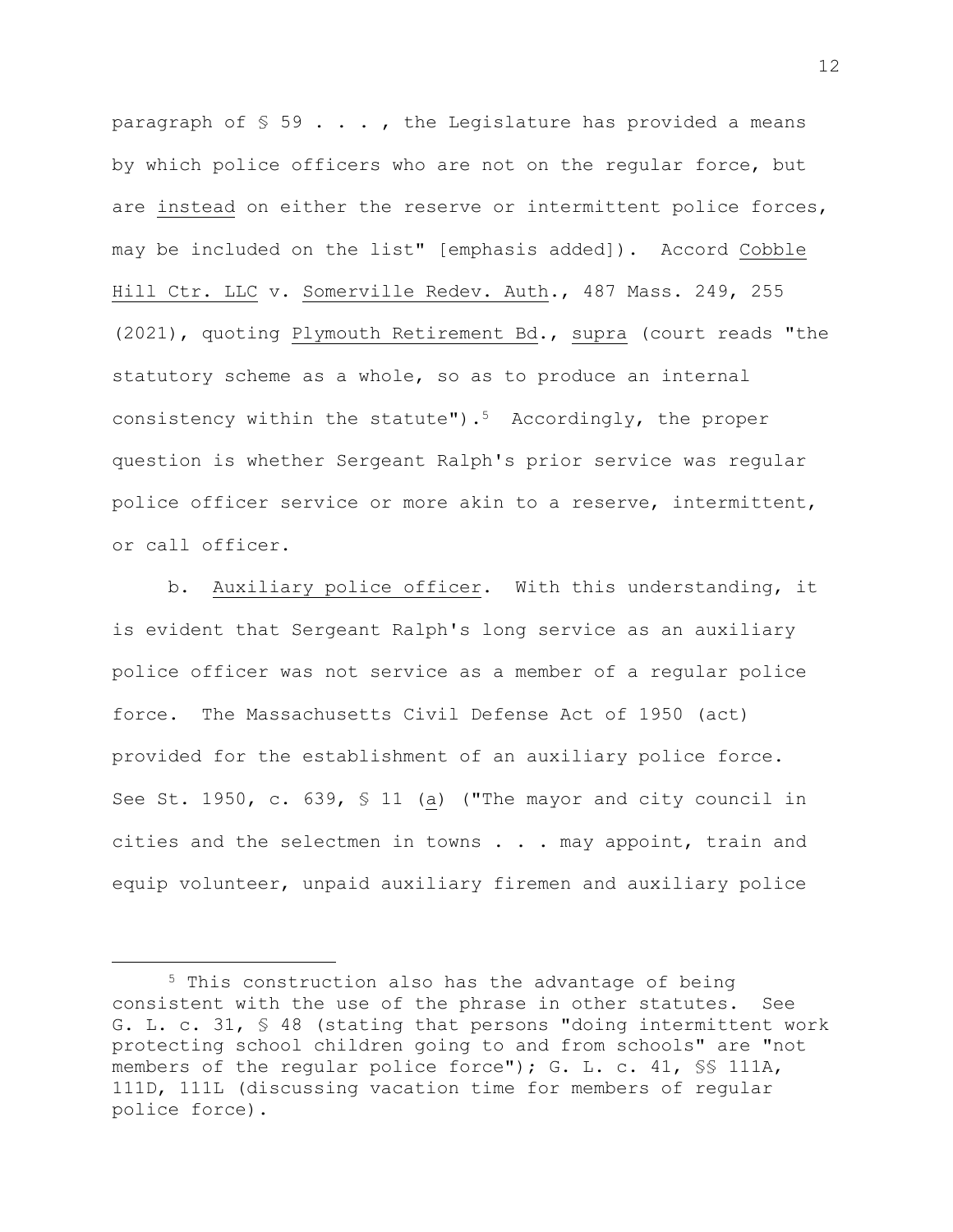and may establish and equip such other volunteer, unpaid public protection units as may be approved by said civil defense agency and may appoint and train their members"). Section 11 (c) of the act states, "Persons appointed to the auxiliary police force in a city or town shall exercise or perform such of the powers or duties of police officers as may be prescribed by the appointing authority; provided, that said powers or duties shall not be exercised or performed by them except while they are on active duty . . . after being called to such duty by the head of the police force of such city or town to meet a situation which, in his opinion, cannot be adequately handled by the regular police force and by the reserve police force, if any, of such city or town" (emphasis added). The role of auxiliary police officers is to serve only when needed to fill a need that cannot be handled by the regular or reserve police force. Accordingly, auxiliary police officers are akin to reserve, intermittent, or call officers and are not members of a regular police force within the meaning of G. L. c. 31, § 59. Contrast DaLuz v. Department of Correction, 434 Mass. 40, 49-50 (2001) (where statute did not "distinguish between total and partial workers' compensation benefits," plain language of statute did not permit "reduction of assault pay benefits for partial disability status" for correction officers).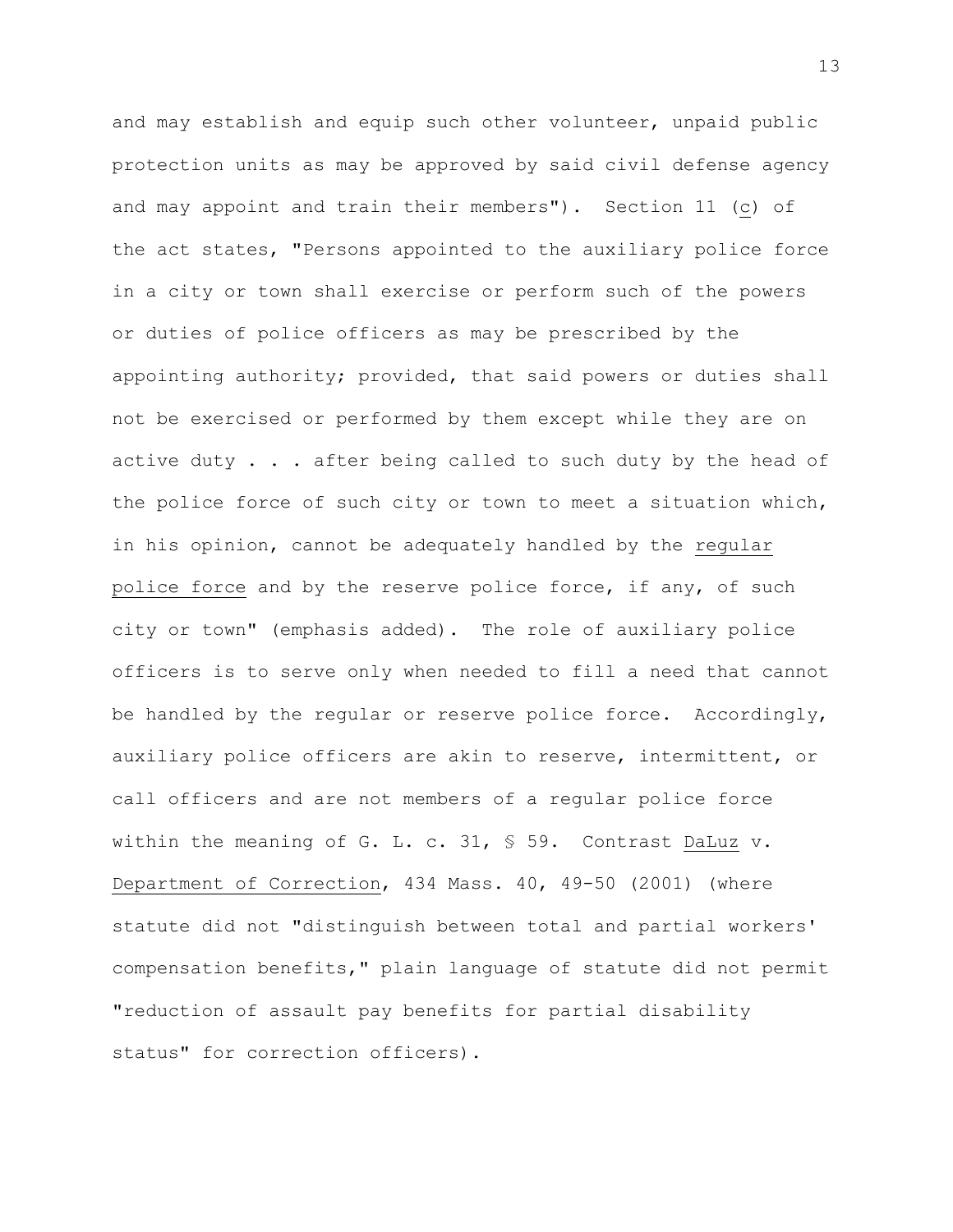c. Special police officer. By contrast, the role of special police officer is not well defined by statute<sup>6</sup> or case law. Most discussions of special police officers involve police officers for educational institutions or hospitals, generally appointed by the colonel of the State police department under G. L. c. 22C, § 63. See, e.g., Commonwealth v. Smeaton, 465 Mass. 752, 756 (2013); Harvard Crimson, Inc. v. Presidents & Fellows of Harvard College, 445 Mass. 745, 752 (2006); Young v.

<sup>6</sup> The term "special police officer" appears nine times in the General Laws. Most of the references provide that special police officers may enforce certain laws. See G. L. c. 64C, § 8 (special police officer may make warrantless arrest for violation of laws regarding cigarette sales); G. L. c. 138, § 34B (special police officer may conduct warrantless arrest of person violating liquor purchase identification law); G. L. c. 140, § 174E (h) (special State police officer may enforce laws against excessive dog tethering); G. L. c. 270, § 18 (special police officer may make warrantless arrest of person using, possessing, or selling toxic vapors for intoxication); G. L. c. 272, § 88 (warrant may authorize special State police officer to arrest persons engaged in animal fighting); G. L. c. 272, § 89 (special State police officer may make warrantless entry and arrest to enforce laws against animal fighting). One reference informs us, by implication, that special police officers may perform paid details for contractors. See G. L. c. 152, § 1 (4) (for purposes of workers' compensation, a special police officer "employed by a contractor for the purpose of directing or maintaining traffic or other similar purposes . . . shall be conclusively presumed to be an employee of such contractor while so employed and paid"). Another reference authorizes the defunct death penalty for the murder of a special police officer. See G. L. c. 279, § 69. And one tantalizing reference informs us that only residents of the Commonwealth may be appointed "special police officers . . . for quelling a riot or disturbance or for protecting property," except that regular employees of the property owner may be appointed. G. L. c. 149, § 176.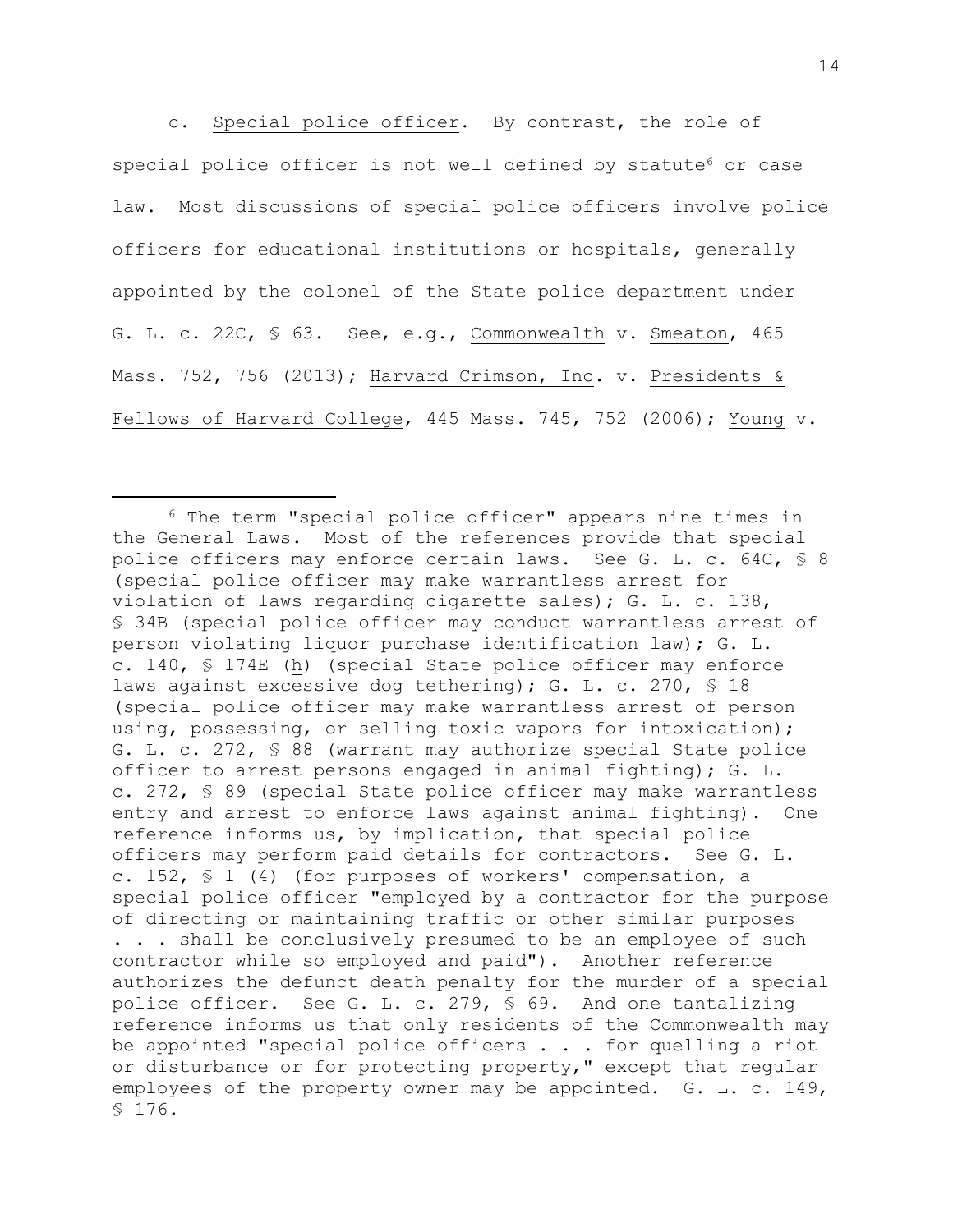Boston Univ., 64 Mass. App. Ct. 586, 588 (2005), cert. denied, 549 U.S. 832 (2006). See also Zygmuntowicz v. American Steel & Wire Co. of N.J., 240 Mass. 421, 425 (1922) (watchmen appointed as special police officers); Armstrong v. Stair, 217 Mass. 534, 535-536 (1914) (St. 1898, c. 282, allowed appointment of special police officers in Boston at request of corporations or persons to serve in particular "park, public ground, place of amusement, place of public worship, wharf, manufactory or other locality"). We also see discussions of full-time police officers who have been appointed special police officers in other jurisdictions under G. L. c. 41, § 99, allowing them to exercise police powers outside their home jurisdictions. See, e.g., Commonwealth v. Callahan, 428 Mass. 335, 336 (1998); Commonwealth v. Nicholson, 56 Mass. App. Ct. 921, 922 (2002).

Nonetheless, it is evident that there is a third type of special police officer, appointed by municipalities directly. One such employment is described in Jones v. Wayland, 374 Mass. 249, 251-252 (1978), in which the town of Wayland appointed a special police officer who was paid by the day and whose duties included "cruiser patrol, traffic direction, and appearance in court for the purpose of giving testimony." Another is described in Maynard v. Director of Div. of Employment Sec., 397 Mass. 1005, 1005 (1986), in which the town of Maynard appointed a part-time special police officer "on an 'on-call as needed'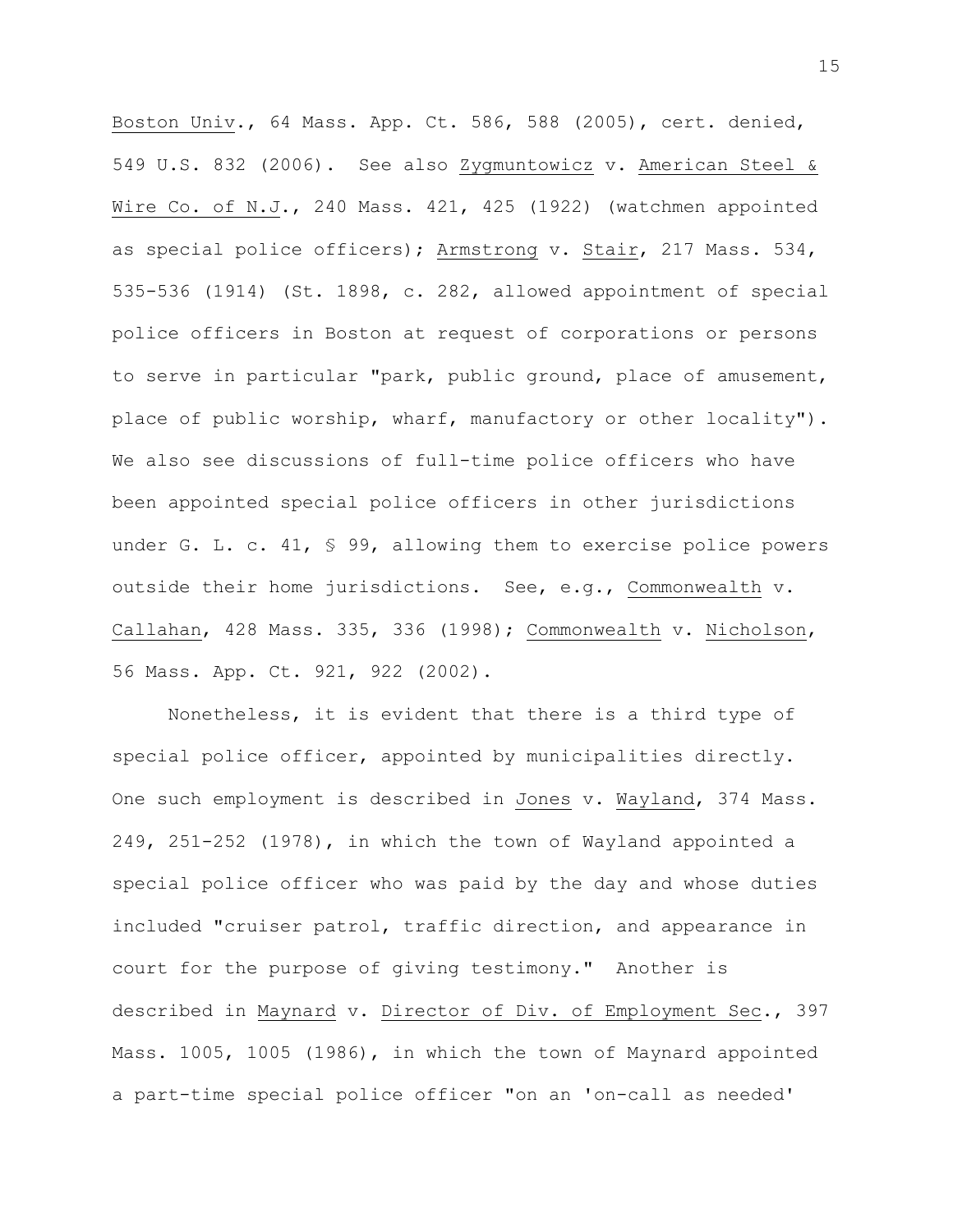basis." Yet another is described in Politano v. Selectmen of Nahant, 12 Mass. App. Ct. 738, 741 (1981), in which the special police officer "worked only intermittently," at least on one occasion keeping order at a bar. Similarly, in Ware v. Hardwick, 67 Mass. App. Ct. 325, 326, 334 (2006), we described "a part-time police officer" as a "special police officer." See also Prenaveau v. Prenaveau, 75 Mass. App. Ct. 131, 134 (2009) (mentioning that Stoughton special police officer decided to "pursue law enforcement full time" by "appl[ying] to be a New Hampshire State trooper"); Yeagle v. Aetna Cas. & Sur. Co., 42 Mass. App. Ct. 650, 650 (1997) (mentioning that Wellesley special police officer "claimed to have lost part-time assignments"). The common thread in these cases is that the special police officer served, not as a regular employee, but on a part-time, occasional, or as-needed basis. Such a special police officer, like an auxiliary police officer, is akin to a reserve, intermittent, or call officer and is not a member of a regular police force within the meaning of G. L. c. 31, § 59.

Here, it is evident from the record that Sergeant Ralph served as the third type of special police officer when he worked for Medfield. Medfield reported that he "was appointed as an Auxiliary Police Officer and a Special Police Officer," and Sergeant Ralph reported that he worked eight hours per week for Medfield, at a time when he was serving several other towns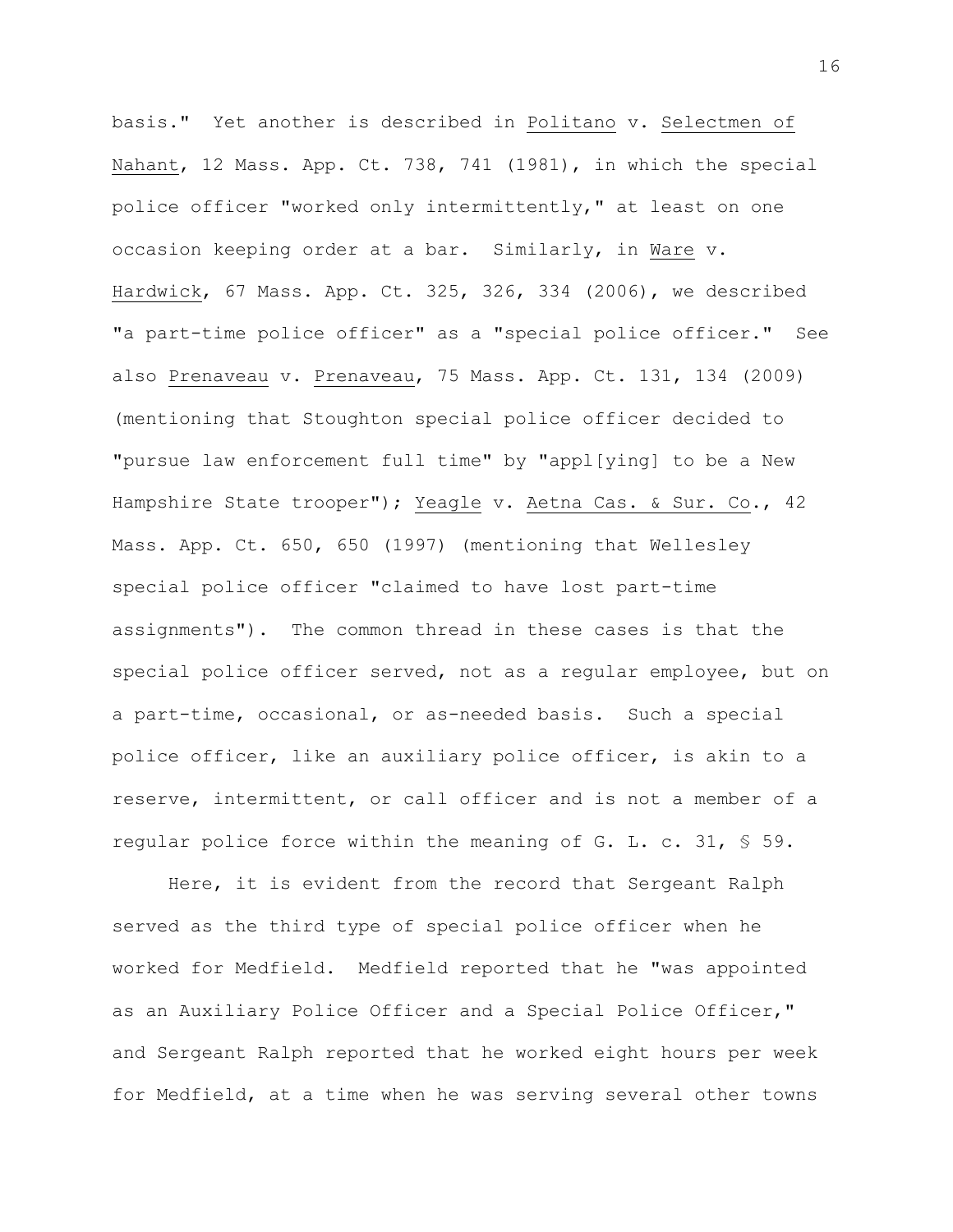and institutions as a special or auxiliary police officer. As this type of special police officer is not a member of a regular police force, Sergeant Ralph's service for Medfield could not count under G. L. c. 31, § 59.

We find support for our conclusion in Jones v. Wayland, 374 Mass. 249 (1978). There the Supreme Judicial Court determined that a special police officer was eligible for police disability payments under G. L. c. 41, § 111F. See Jones, supra at 257. The court pointed out that the term "police officer" in that statute was not "qualified by antecedents such as, inter alia, 'regular,' 'permanent,' and 'full-time,'" and thus a special police officer was eligible for § 111F benefits. Jones, supra at 256. In so doing, the court contemplated that a special police officer is not a regular police officer. See id. at 256- 257.

Politano, 12 Mass. App. Ct. at 742-743, is not to the contrary. There, we considered the same statute as was considered in Jones, G. L. c. 41, § 111F, and reaffirmed that the term "police officer" included a special police officer under the statute. Politano, supra. This was because, as discussed in Jones, the statute did not include any restrictive language preceding the term "police officer." Jones, 374 Mass.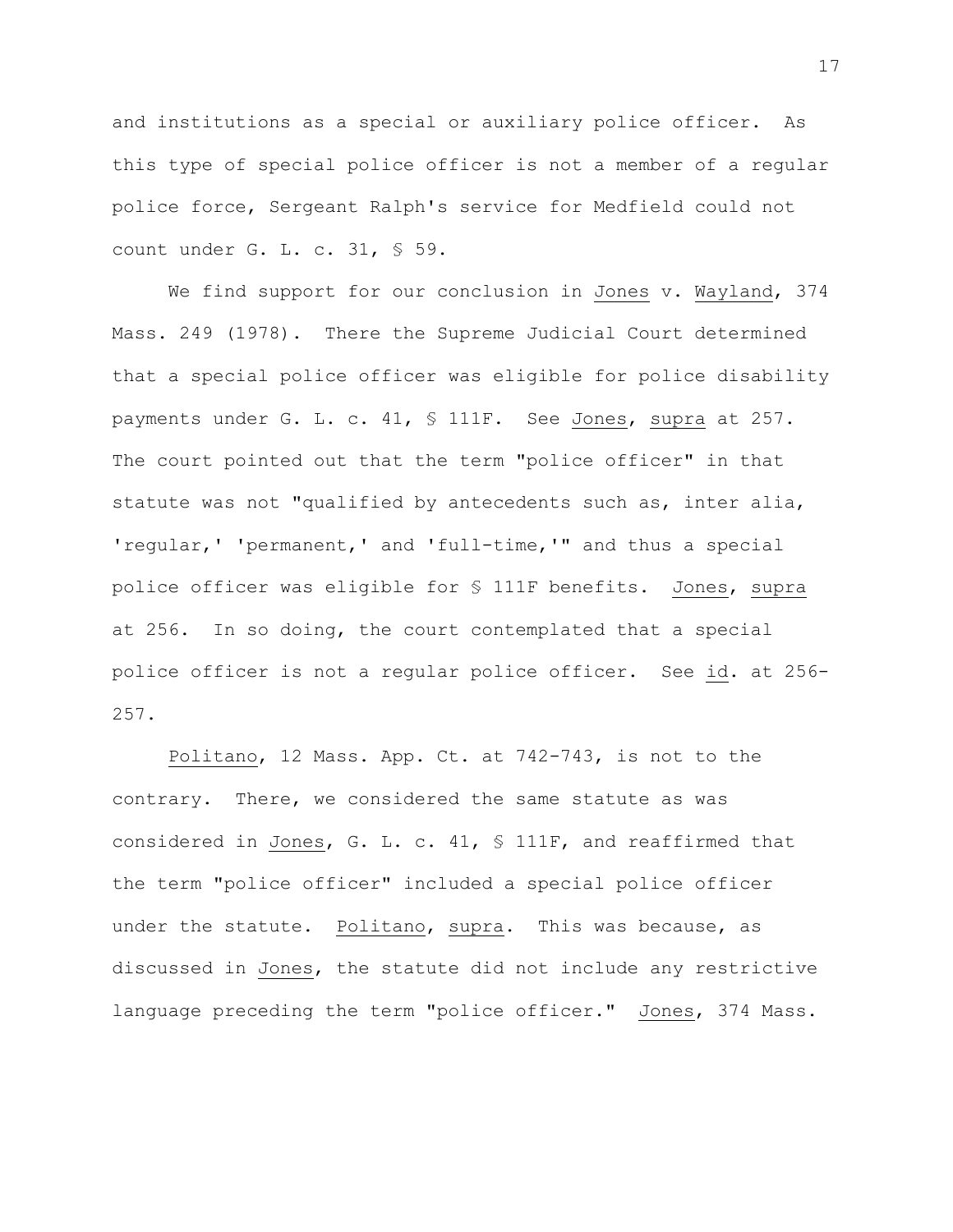at 256-257.7 Although we accept that Sergeant Ralph served as a police officer prior to his appointment by Webster, this sheds no light on whether he served as a member of a "regular police force." The administrative record establishes that, under a proper understanding of G. L. c. 31, § 59, Sergeant Ralph did not have twenty-five years of experience as a member of a regular police force at the time of the examinations.<sup>8</sup>

<sup>8</sup> In light of our decision regarding Sergeant Ralph's service as an auxiliary and special police officer, we need not decide whether service as the first type of special police officer, such as Sergeant Ralph's service as a university police officer, should be deemed service as a "member of a regular police force." Sergeant Ralph did not argue before the commission that his service for Suffolk University counted as such, possibly based on DeFrancesco v. Human Resources Div., 21 Mass. Civ. Serv. Rep. 662 (2008), and he agreed both before the commission and at oral argument that credit for his service for the University of Massachusetts alone would not suffice to put

<sup>7</sup> The Supreme Judicial Court's decision in Plymouth Retirement Bd., 483 Mass. 600, and our decision in Selectmen of Oxford v. Civil Serv. Comm'n, 37 Mass. App. Ct. 587 (1994), do not compel a different result. In Plymouth Retirement Bd., the Supreme Judicial Court determined that a police officer must remit payments to the retirement board under G. L. c. 32, § 4 (2), to obtain credit for prior service as a permanentintermittent police officer. Plymouth Retirement Bd., supra at 601-602. Obviously, just as the treatment of special police officers for retirement purposes does not control how special police officers are treated for promotional preferences, the treatment of special police officers for promotional preferences does not control how special police officers are treated for retirement purposes. In Selectmen of Oxford, we grappled with the baffling question whether there can be such a thing as a "temporary full-time permanent intermittent police officer," concluded there could be, and mentioned G. L. c. 31, § 59, only to note that it did not forbid such a creature. Selectmen of Oxford, supra at 587, 590. Neither decision sheds any light on the question before us.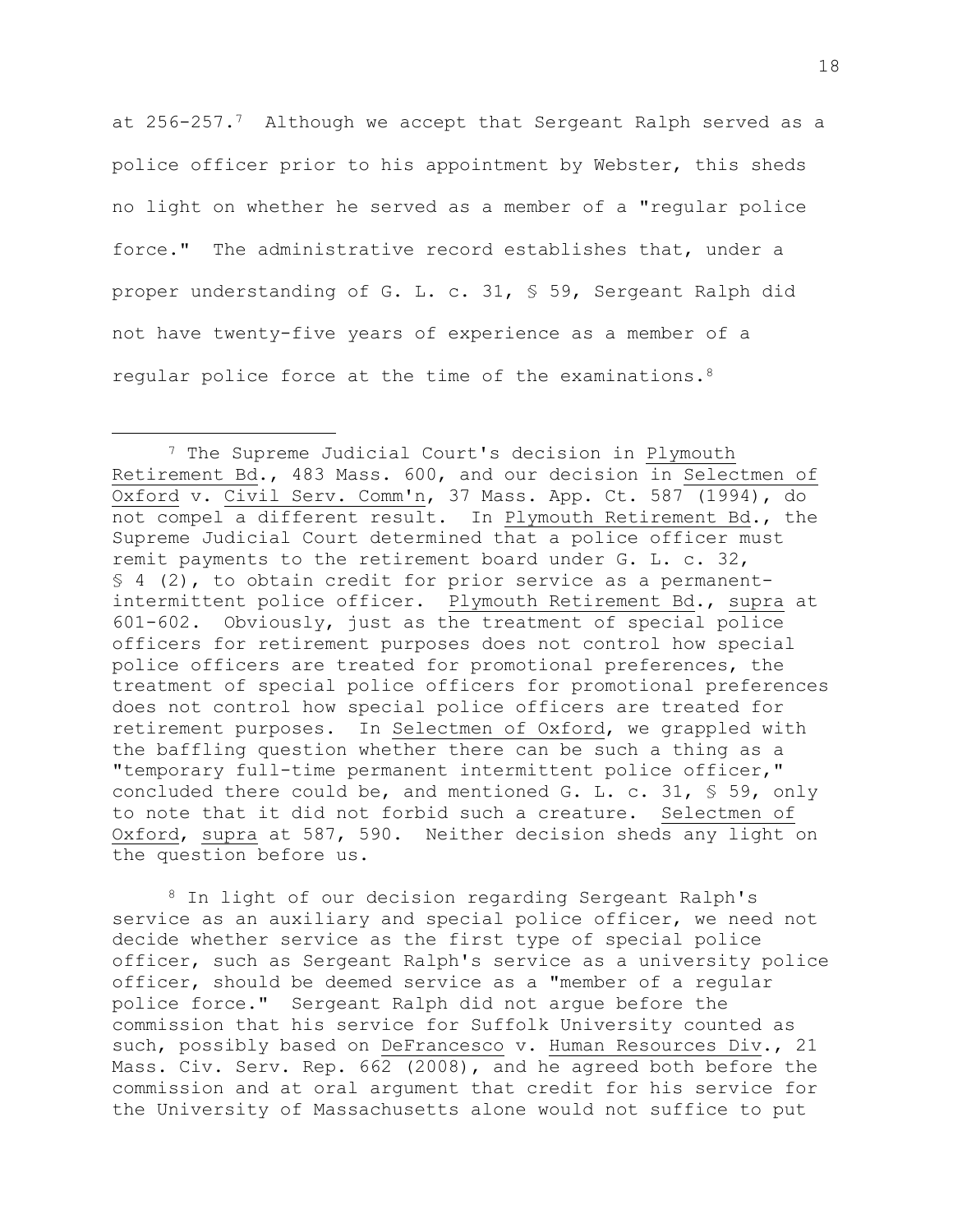4. General Laws c. 31, § 22. General Laws c. 31, § 22, provides, "In any competitive examination, an applicant shall be given credit for employment or experience in the position for which the examination is held." Sergeant Ralph sought to receive credit under this statute for the promotional examination for the position of Webster police lieutenant, pointing to his time as an acting lieutenant for the Dedham auxiliary police. Looking to our discussion supra, as defined by the act, St. 1950, c. 639, § 11 (c), the role of an auxiliary police officer and the role of a regular police officer are separate and distinct. It follows, then, that Sergeant Ralph's position as an acting lieutenant for an auxiliary police force is not "employment or experience in the position for which the examination [was] held," lieutenant of a regular police force. G. L. c. 31, § 22. As a matter of law, this position does not qualify for credit in the examination for Webster police lieutenant under the statute.<sup>9</sup>

him over the twenty-five year threshold at the time of the examinations. Accordingly, we express no opinion on this question.

<sup>&</sup>lt;sup>9</sup> It is of no matter that the division granted him credit for this service on examinations in 2005 and 2012. See Leopoldstadt, Inc. v. Commissioner of the Div. of Health Care Fin. & Policy, 436 Mass. 80, 86 n.9 (2002) ("The plaintiffs incorrectly assert that the division is required to abide by past agency interpretations of the relevant statutes"); National Labor Relations Bd. v. Local Union 103, Int'l Ass'n of Bridge, Structural & Ornamental Iron Workers, 434 U.S. 335, 351 (1978)